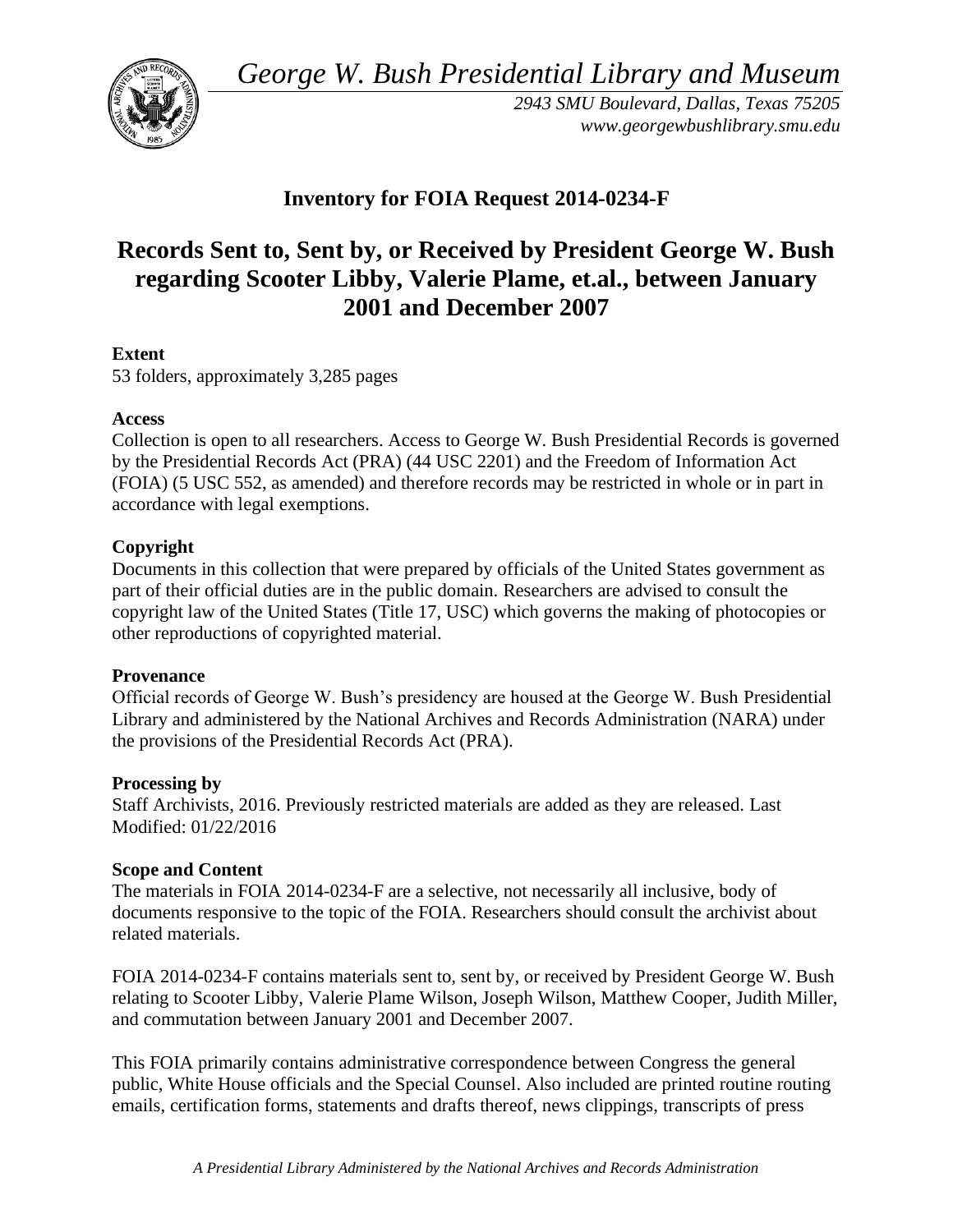briefings and media appearances, court filings, press releases, reports on email search efforts and results of those searches, and handwritten notes.

It should be noted that many of the documents listed here may have been closed to National Security classification and/or exemptions of the Freedom of Information Act.

#### **System of Arrangement**

 documents responsive to the topic of the FOIA. Researchers should consult the archivist about The materials in FOIA 2014-0234-F are a selective, not necessarily all inclusive, body of related materials.

Documents responsive to this FOIA were found in these collection areas – White House Office of Records Management (WHORM) Subject Files and Staff Member Office Files.

 Staff Member Office Files are maintained at the folder level by staff members within their individual offices and document all levels of administration activity.

Staff Member Office Files are processed at the folder level, that is, individual documents are not selected and removed from a folder for processing. While this method maintains folder integrity, it frequently results in the incidental processing of documents that are not wholly responsive to the subject area.

WHORM Subject Files are processed at the document level.

 The WHORM Subject File compiled by the White House Office of Records Management is comprised of a series of documents assigned a letter/number combination and filed in a subject category. A complete listing of the subject categories including a detailed description of each category is available in our research room and on our website at <www.georgewbushlibrary.smu.edu>

The following is a list of documents and folders processed in response to FOIA 2014-0234-F:

#### **Box 1**

#### **Records Management, White House Office of**

Subject Files - FG030 (Legislative Branch)

721140

731161

Subject Files - JL001 (Amnesty - Clemency - Pardons)

730333

Subject Files - PP010-01 (Birthday, Messages Received by the President)

730057

Subject Files - PR013-08 (Opinions - Statements - Questionnaires - Articles)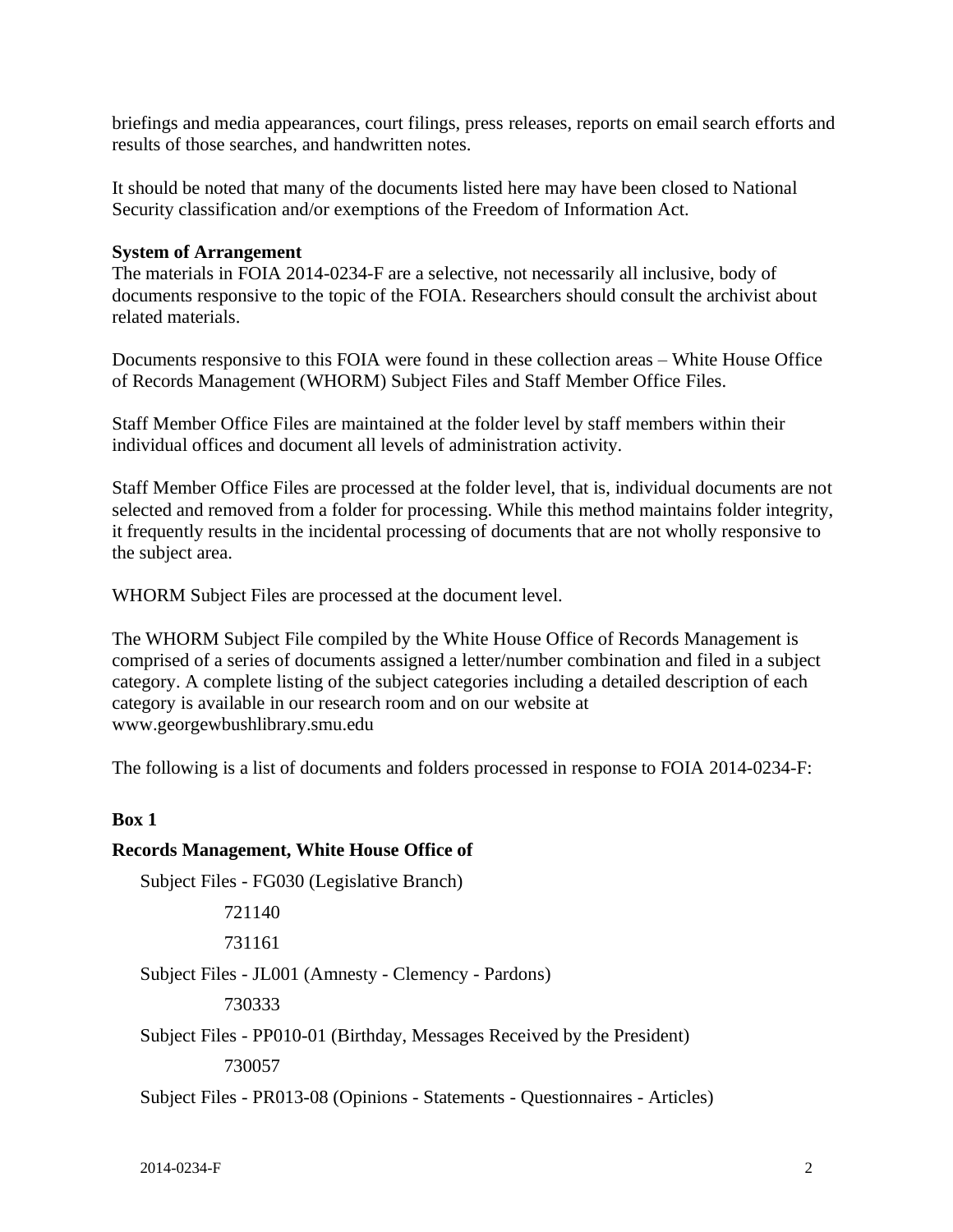668740

730424

730901

Subject Files - PU (Publications)

730341

Subject Files - SP (Speeches)

768959 771835 772299

Subject Files - TR486 (The Naval War College, Newport, RI 06/28/2007)

729891

Droege, Philip (Phil)

WILSON/WHIG (White House Iraq Group) 01/2004: Documents Given to Counsel's Office

#### **Staff Member Office Files**

Counsel's Office, White House

Fielding, Fred - General Files

Libby [Folder 1]: [Appeals]

Libby [Folder 1]: [Correspondence] [Folder 1]

Libby [Folder 1]: [Correspondence] [Folder 2]

Libby [Folder 1]: [Correspondence] [Folder 3]

Libby [Folder 1]: [Correspondence] [Folder 4]

Libby [Folder 1]: [Court Documents]

Libby [Folder 1]: [Editorials]

Libby [Folder 1]: [Post-Sentencing]

Libby [Folder 2]: [Correspondence] [Folder 1]

Libby [Folder 2]: [Correspondence] [Folder 2]

Libby [Folder 2]: [Delegation of Authority]

Libby [Folder 3]

Fielding, Fred - Subject Files

[Libby/Plame]: [Correspondence]

[Libby/Plame]: [Interviews and Correspondence]

[Libby/Plame]: [Legal]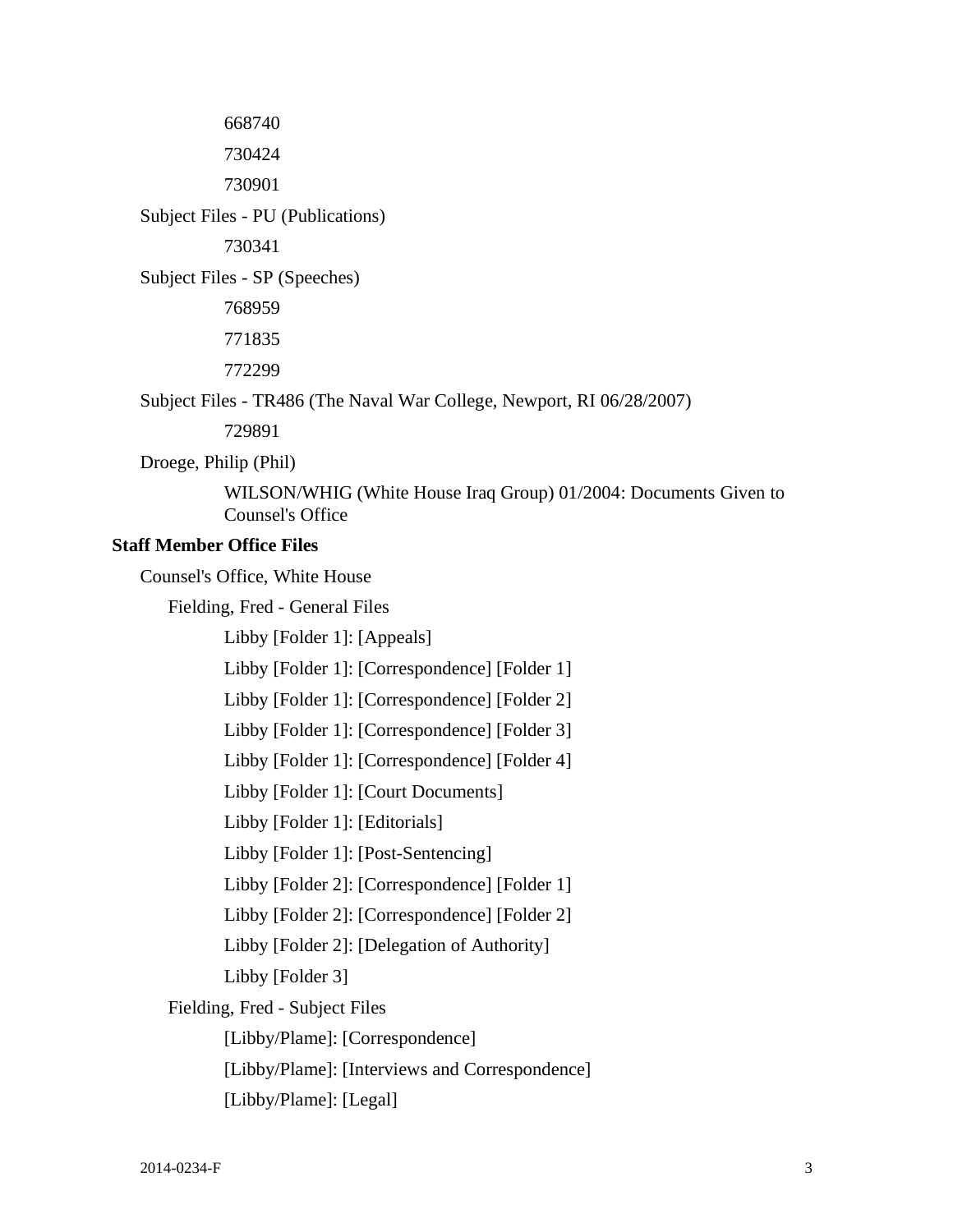[Libby/Plame]: Libby

#### **Box 2**

Counsel's Office, White House

Gonzales, Alberto

Wilson Leak

Kelley, William (Bill)

Wilson/Plame Miscellaneous [Folder 1]

Wilson/Plame Miscellaneous [Folder 2]

#### Lambert, Albert (Al)

OSC: Letters re: Libby/Rove from Congress

Wilson Search Volume 3, Document Retention [Folder 1]

Wilson Search Volume 3, Document Retention [Folder 2]

Wilson Search Volume 3, Document Retention [Folder 3]

Wilson Search Volume 3, Document Retention [Folder 4]

Wilson Search Volume 3, Document Retention [Folder 5]

#### Leitch, David

Wilson Leak Investigation - DGL (David G. Leitch) Production [Folder 1] Wilson Leak Investigation - DGL (David G. Leitch) Production [Folder 2] Wilson Leak Investigation - DGL (David G. Leitch) Production [Folder 3] Wilson Leak Investigation - DGL (David G. Leitch) Production [Folder 4] Wilson Leak Investigation - DGL (David G. Leitch) Production [Folder 5]

#### **Box 3**

Counsel's Office, White House

Leitch, David

Wilson Leak Investigation - DGL (David G. Leitch) Production [Folder 6] Wilson Leak Investigation - DGL (David G. Leitch) Production [Folder 7]

Wilson Leak Investigation - DGL (David G. Leitch) Production [Folder 8]

National Security Council - National Security Advisor, Office of the

Hadley, Stephen (Steve)

Legal: Wilson Document Production [Folder 2] [1]

Legal: Wilson Document Production [Folder 2] [2]

Legal: Wilson Document Production [Folder 2] [3]

Press Office, White House